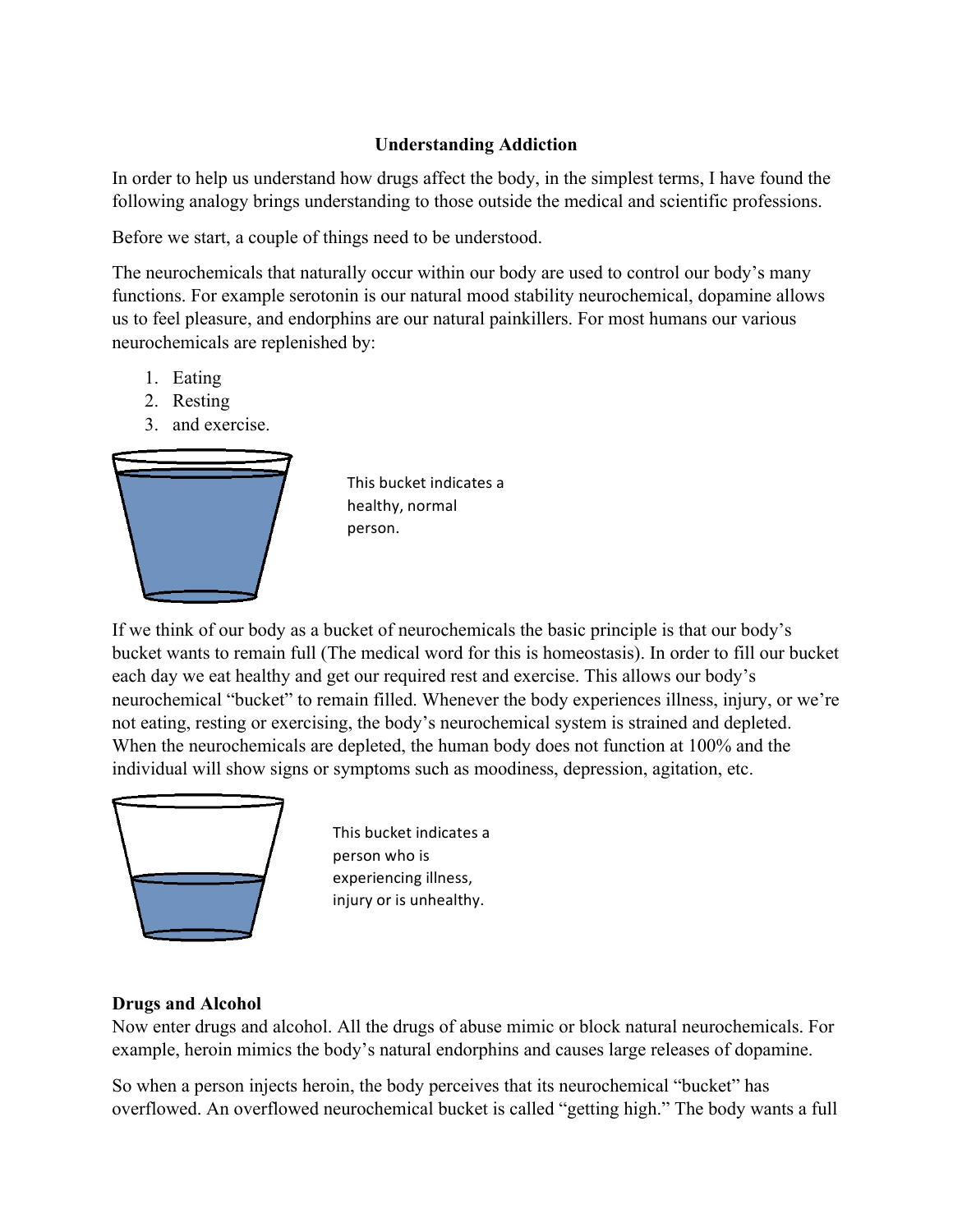bucket—not an overflowing bucket. When this happens the body controls the only thing it has control over; the natural neurochemical. In our example of a heroin user, that person's body begins shutting down production of the natural endorphins and neurochemicals since the body can't tell the difference between heroin and natural endorphins.



This bucket shows a person after using drugs.

Heroin's blood life (how long it keeps you high) is between four to six hours. After this four to six hour high, the user not only has lost the heroin in their system, but they also are experiencing a depletion of their natural production of endorphins. This means that without the heroin, the user's "bucket" is actually significantly depleted since their body has stopped producing endorphins and neurochemicals naturally.



This bucket exemplifies a person, after the drug has left their system. Their neurochemicals are extremely depleted.

At this point the user's body is craving normalcy, like the bucket of a healthy person. Unfortunately for most drug users, that craving leads to more drug use in order to restore their "bucket" and so the cycle repeats itself… until after multiple uses (how many depends on the drug and the individual) the user has established a "new normal" for their own natural neurochemical production; which at a certain point is so diminished that the user relies on the drug in order to feel "semi-normal."